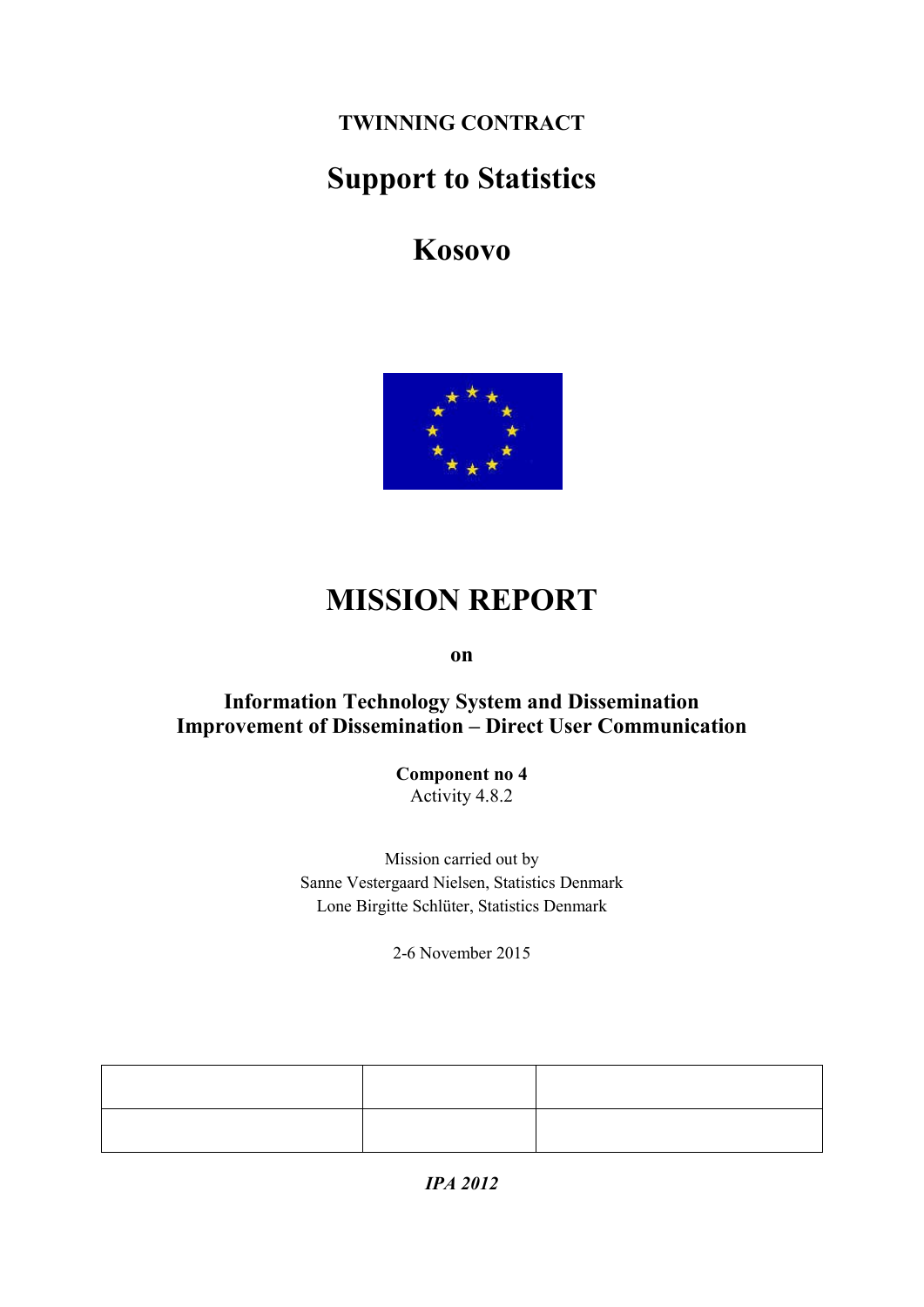*Sanne Vestergaard Nielsen Statistics Denmark Sejrøgade 11 DK-2100 Copenhagen Ø Denmark Tel: +45 39 17 36 29 Email: svn@dst.dk* 

*Lone Birgitte Schlüter Statistics Denmark Sejrøgade 11 DK-2100 Copenhagen Ø Denmark Tel: +45 39 17 30 04 Email: lon@dst.dk*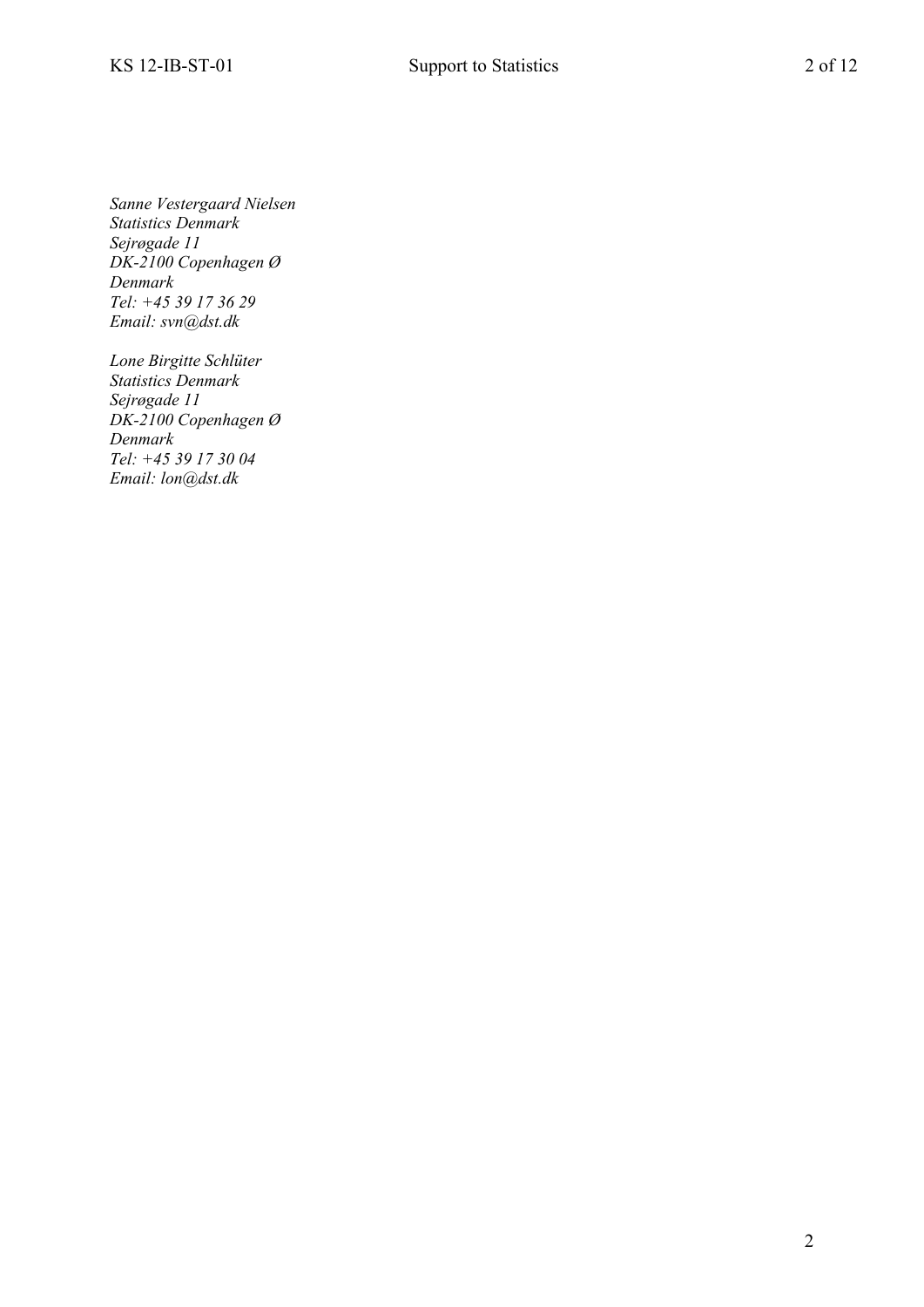### **Table of contents**

### **List of Abbreviations**

| KAS | Kosovo Agency for Statistics |
|-----|------------------------------|
| ToR | Terms of Reference           |

- DST Statistics Denmark
- UP University of Pristina
- UBT University for Business and Technology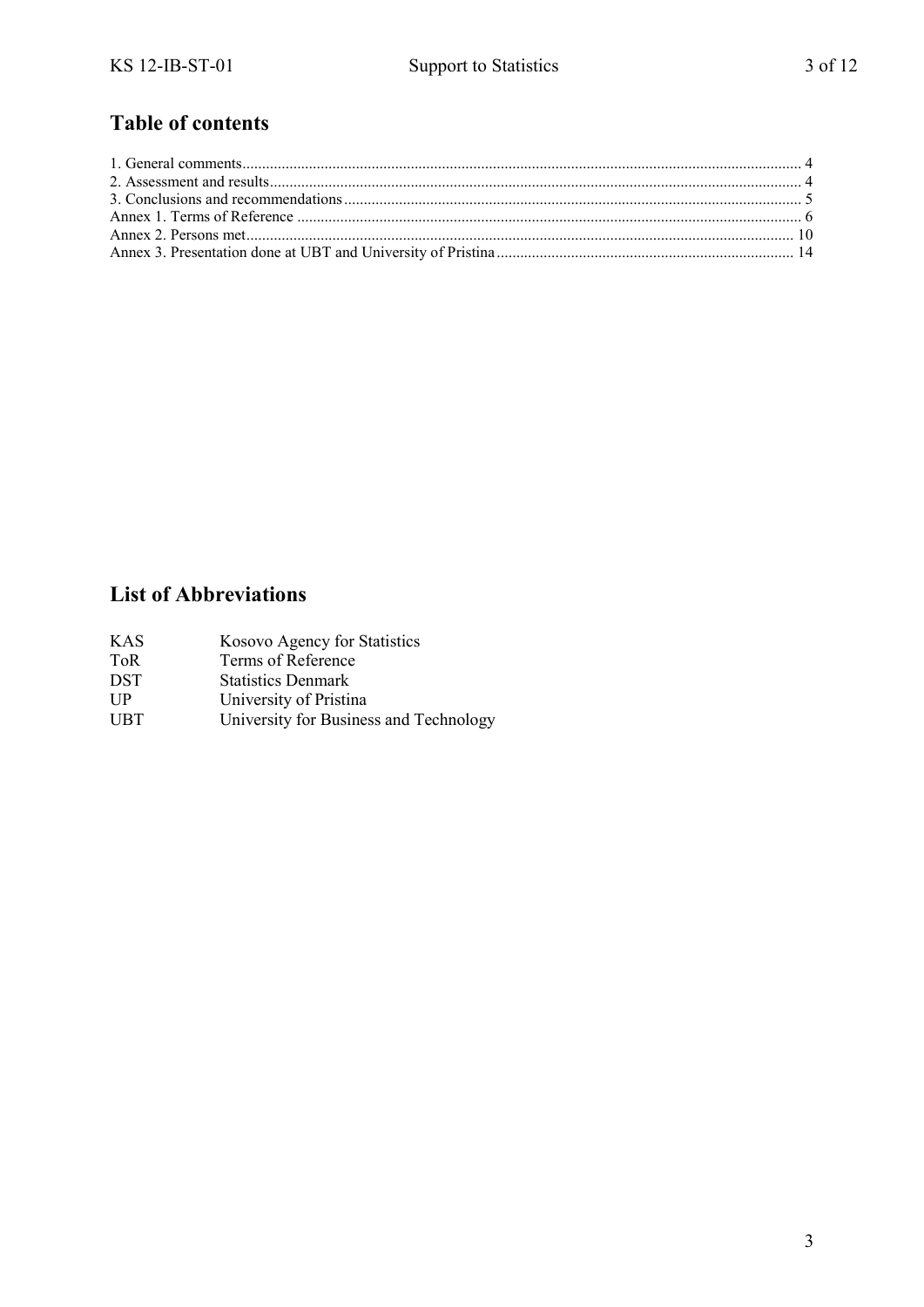### <span id="page-3-0"></span>**1. General comments**

This mission report was prepared within the Twinning Project "Support to Statistics". It was the second mission to be devoted to Direct User Communication within Component 4.8 of the project.

The mission was aimed at defining a strategic plan forming the base of the further implementation of the project in this statistical area.

The concrete objectives of the mission were:

To prepare and conduct a training course for students at the UP and UBT

The training course covered the following subjects:

- Available data on KAS Website
- How to use the AskData database
- How to use EuroStat database

The consultant would like to express their thanks to all officials and individuals met for the kind support and valuable information which they received during the stay in Kosovo, and which highly facilitated the work of the consultants.

**The views and observations stated in this report are those of the consultant and do not necessarily correspond to the views of EU, KAS or Statistics Denmark.**

### <span id="page-3-1"></span>**2. Assessment and results**

The focus in this mission, has been:

- to involve the KAS staff more in the presentations of the course
- to include AskData in the presentation

Lone Schlüter and Sanne Nielsen found that many of the recommandations from their first mission, had been attended to.

Lone Schlüter and Sanne Nielsen spend 2 1/2 days facilitating a workshop resulting in a prensentation to be used on both UP and UBT, including a live presentation of AskData. KAS staff were trained in presentation techniques and given feedback on their performance. Also a presentation with screen prints was prepared to accommodate the possibility of technical problems.

On Wedensday afternoon the presentation was held at UBT. There was a traffic jam so only half of KAS staff was present for the entire presentation. The presentation at UBT was part of a workshop on simulation, and 100 students attended. The presentation was done with very few technical problems, and afterwards the students had many relevant questions which the KAS staff answered. Professor Edmond Hajrizi and mr. Gunter Fehlinger were both pleased with the presentation, and wanted to keep in contact with KAS for more presentations in the future.

On Thursday morning the presentation was done at Faculty of Economics at the University of Pristina. There wereno technical problems this time. 200 students attended and were very engaged in the presentation. They asked questions on KAS' role in society, on methodology and on use of data. Professor Rahmije Mustafa was very happy with the presentation, and expressed intereset in having presentations at other faculties also.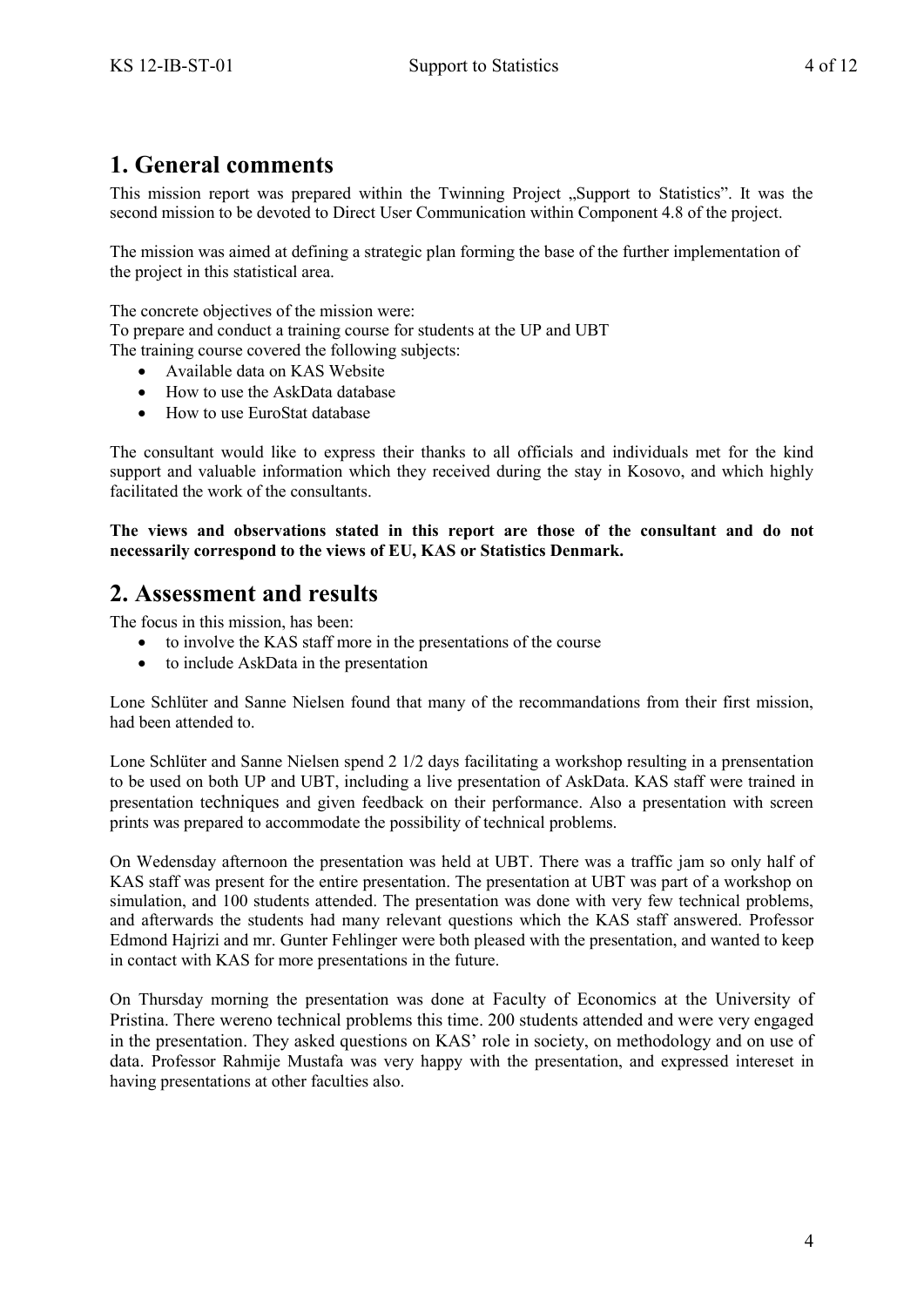### <span id="page-4-0"></span>**3. Conclusions and recommendations**

It is recommended to continue both the development of courses as well as the good relationship with the universities.

The following should be considered in the future development:

- To teach AskData to the rest of the staff at KAS. Both training in the presentation techniques of the Staff already involved, but also because today only very few KAS staff members are comfortable enough with AskData to teach it. This makes the course activities vulnerable to changes in staff or KAS staff being too busy to conduct the courses.
- Consider expanding direct communication to other target groups e.g. the Parliament, Governmental institutions, journalists etc.
- To know the students' interests and papers due to finding subjects and themes, that are of relevance to their immediate information needs. To use examples meaningful to them, will ensure relevance of the course.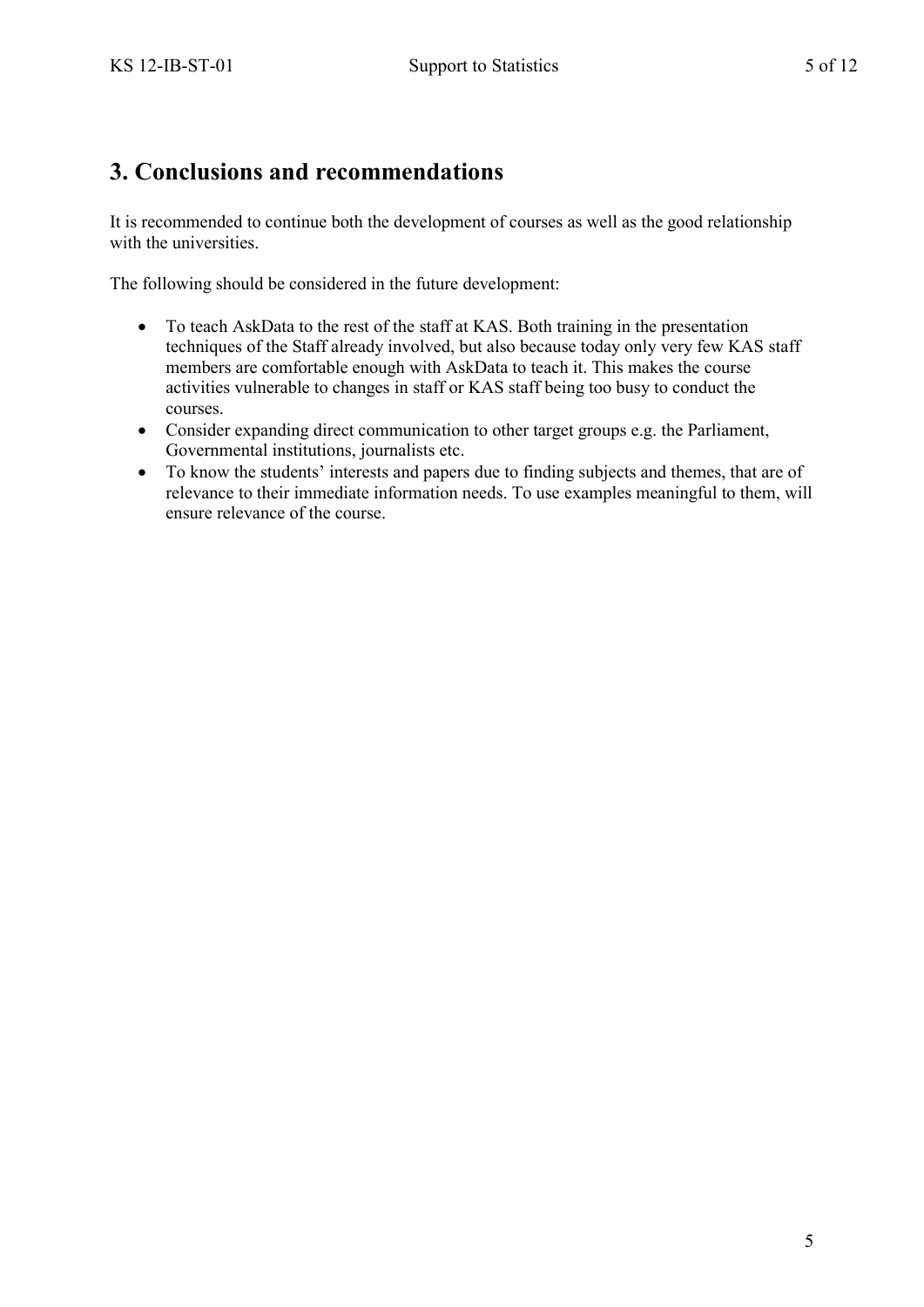### <span id="page-5-0"></span>**Annex 1. Terms of Reference**



**EU Twinning Project KS12 IB ST01** Support to Statistics

**Terms of Reference:**

### **Component 4:** Information Technology System and Dissemination<br>Activity 4.8.2: Improvement of Dissemination – Direct User **Activity 4.8.2: Improvement of Dissemination – Direct User Communication II**

| Scheduling:              |                          |
|--------------------------|--------------------------|
| Tor-ready date:          | <b>17 October 2015</b>   |
| Start / end of activity: | <b>2-6 November 2015</b> |
| <b>Reporting time:</b>   | 13 November 2015         |

**Mandatory result of the component:**

| <b>Mandatory</b> | Intervention logic | <b>Benchmarks</b> | <b>Sources of</b> | <b>Assumptions</b> |
|------------------|--------------------|-------------------|-------------------|--------------------|
| <b>Result</b>    |                    |                   | information       |                    |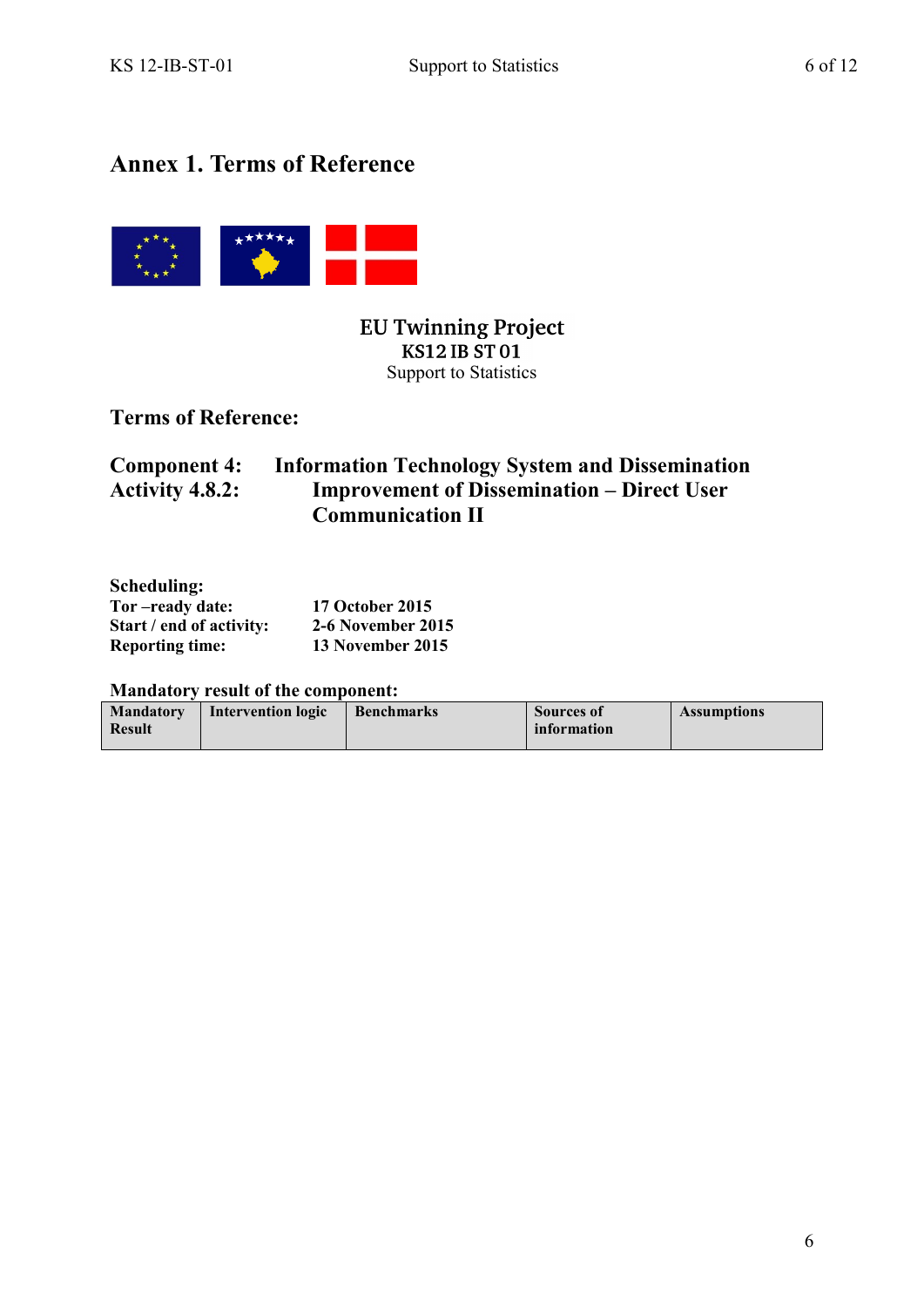| <b>Activity</b><br>4.2 | <b>Developing IT</b><br>system and Web<br>dissemination | KAS website and its<br>user-friendliness<br>improved by 8 <sup>th</sup><br>project quarter<br>Dissemination<br>٠<br>database installed<br>and available to the<br>public by 7 <sup>th</sup> project<br>quarter | • Twinning<br>quarterly reports<br>• Mission Reports | Sufficient<br>$\bullet$<br>absorption<br>capacity<br>Low turn-over<br>$\bullet$<br>of staff involved<br>in<br>implementation<br>Staff works on<br>$\bullet$<br>project related<br>tasks in between<br>missions<br>A detailed<br>٠<br>Terms of<br>Reference is<br>developed in a<br>timely manner<br>detailing tasks<br>(input), expected<br>output,<br>participants of<br>the activity and<br>agenda |
|------------------------|---------------------------------------------------------|----------------------------------------------------------------------------------------------------------------------------------------------------------------------------------------------------------------|------------------------------------------------------|------------------------------------------------------------------------------------------------------------------------------------------------------------------------------------------------------------------------------------------------------------------------------------------------------------------------------------------------------------------------------------------------------|
|------------------------|---------------------------------------------------------|----------------------------------------------------------------------------------------------------------------------------------------------------------------------------------------------------------------|------------------------------------------------------|------------------------------------------------------------------------------------------------------------------------------------------------------------------------------------------------------------------------------------------------------------------------------------------------------------------------------------------------------------------------------------------------------|

#### **Subject / purpose of activity: 4.8.2 activity**

This activity is a continuation of activity 4.8.1 which took place in December 2014.

The purpose is to further consult KAS on developing and conducting training courses as a means for improved direct user communication between KAS and their users

#### **Expected output of the 4.8.2 activity**

Training course for students at the University of Pristina and a private university will be prepared and conducted.

The training couse will cover the following subjects:

- Sources for European Statistics
- Available statistics for Kosovo
- Introducing KAS statistical databank called askdata
- How to understand statistics / How NOT to use statistics

#### **Activity 4.8 will ensure the following outputs**:

During mission one and two on user communication KAS will brief the MS experts on the local activities for profiling KAS among important users and for reaching out to potential user groups like students. KAS will brief the MS experts on the current state of direct user communication: Courses, user meetings etc. A course for the students within the economic fields at the University of Pristina will be prepared and conducted. If possible a similar course will be conducted at a private university in Pristina. The courses will be prepared and conducted in cooperation between KAS staff and the MS experts. In the second mission more subjects of the course will be covered by KAS professionals.

Transfer of knowledge on how best to present information on statistical subjects to external users.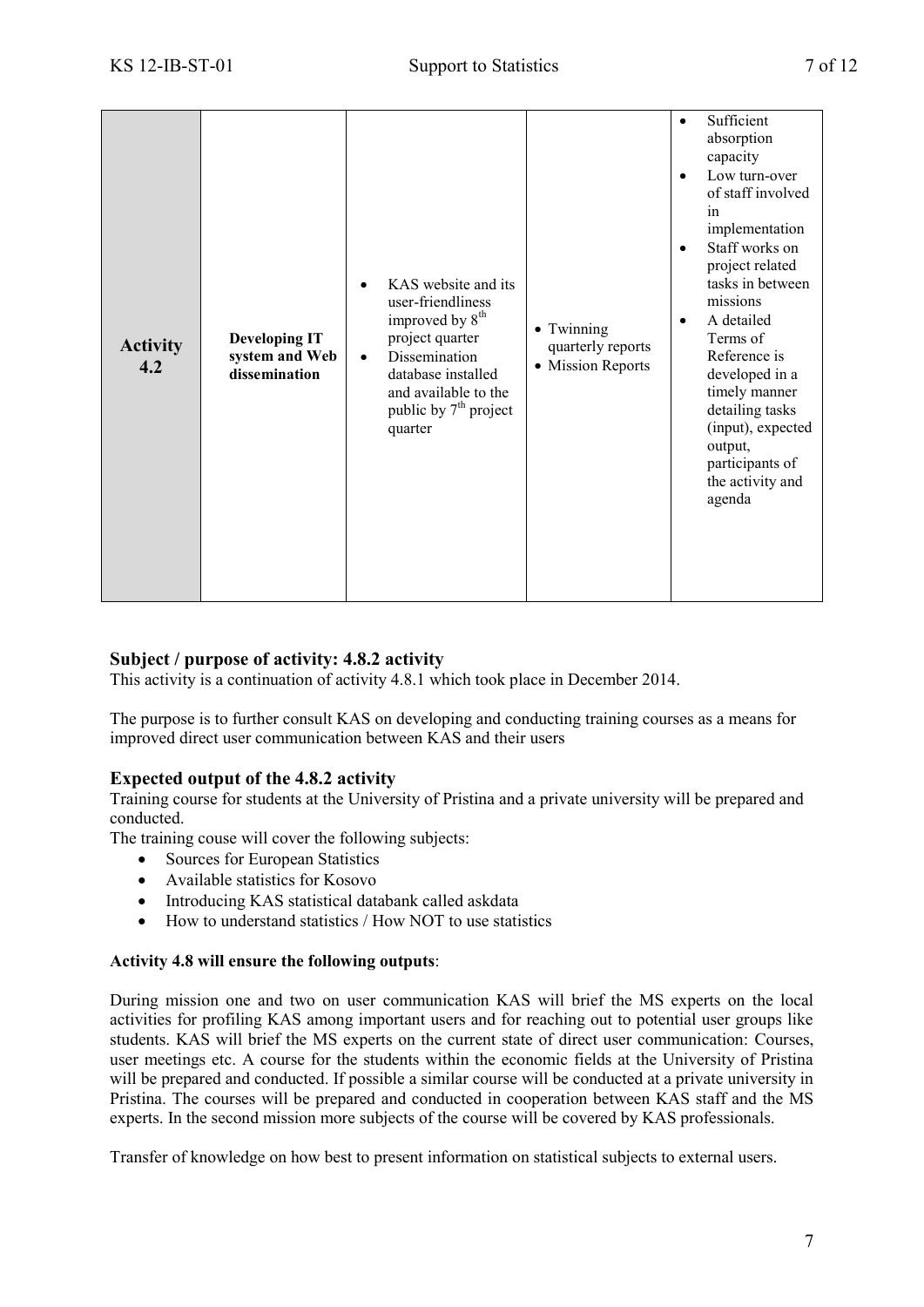Suggestions for other courses / trainings to be developed by KAS in order to improve the awareness of statistics produced by KAS

#### **KAS resources:**

- 1. Mrs. Hazbije Qeriqi, Communication Officer, KAS, [hazbije.qeriqi@rks-gov.net](mailto:hazbije.qeriqi@rks-gov.net)
- 2. Ms. Drita Sylejmani, Dissemination Officer, KAS, [drita.sylejmani@rks-gov.net](mailto:drita.sylejmani@rks-gov.net)
- 3. Ms. Shqipe Gashi, Dissemination Officer, KA[S shqipe.gashi@rks-gov.net](mailto:shqipe.gashi@rks-gov.net)
- 4. Mr. Burim Limolli, Head of IT, KAS [burim.limolli@rks-gov.net](mailto:burim.limolli@rks-gov.net)

#### **KAS Twinning team:**

Project Leader Mr. Ilir T. Berisha, Director of Economic Statistics and National Accounts, [Ilir.T.Berisha@rks-gov.net](file:///C:/Users/Dstmove/AppData/Local/Microsoft/Dstmove/AppData/Local/Microsoft/Windows/Temporary%20Internet%20Files/Content.IE5/HIQMOBD5/Ilir.T.Berisha@rks-gov.net) RTA Counterpart Ms.Teuta Zyberi, International Relations Officer, [teuta.zyberi@rks-gov.net](mailto:%20teuta.zyberi@rks-gov.net)

#### **Member state resources:**

Ms Lone Birgitte Schlüter, Head of Section, Statistics Denmark, [lon@dst.dk](mailto:lon@dst.dk) Ms Sanne Vestergaard Nielsen, Head of Section, Statistics Denmark, [svn@dst.dk](mailto:svn@dst.dk)

#### **Twinning ressources:**

Mr Per Knudsen, RTA, [pkn@dst.dk](mailto:pkn@dst.dk) Ms Nora Zogaj, RTA assistant, [nzogaj@yahoo.com](mailto:nzogaj@yahoo.com)

#### **Background**

In general the activities in component 4 will address the following issues:

Improve web dissemination for selected statistics including improvement of KAS website to make it a more user-friendly and flexible dissemination tool

Develop guidelines for the design of tables and graphs, also to be applied for dissemination on the web

Develop a dissemination database, including more complete metadata covering different aspects related to data quality

Improve Direct user communication

Introduce Dissemination CoP

#### **Acitvities to be undertaken in preparation for the mission:**

List of attached documents

Twinning Mission Reports, Component 4 (all available at dst.dk/Kosovo)

### **Annex 1. Program, - November 2015**

| Day | Place | Time  | Event                              |
|-----|-------|-------|------------------------------------|
|     |       |       |                                    |
|     | KAS   | 10:00 | Introductory remarks to mission II |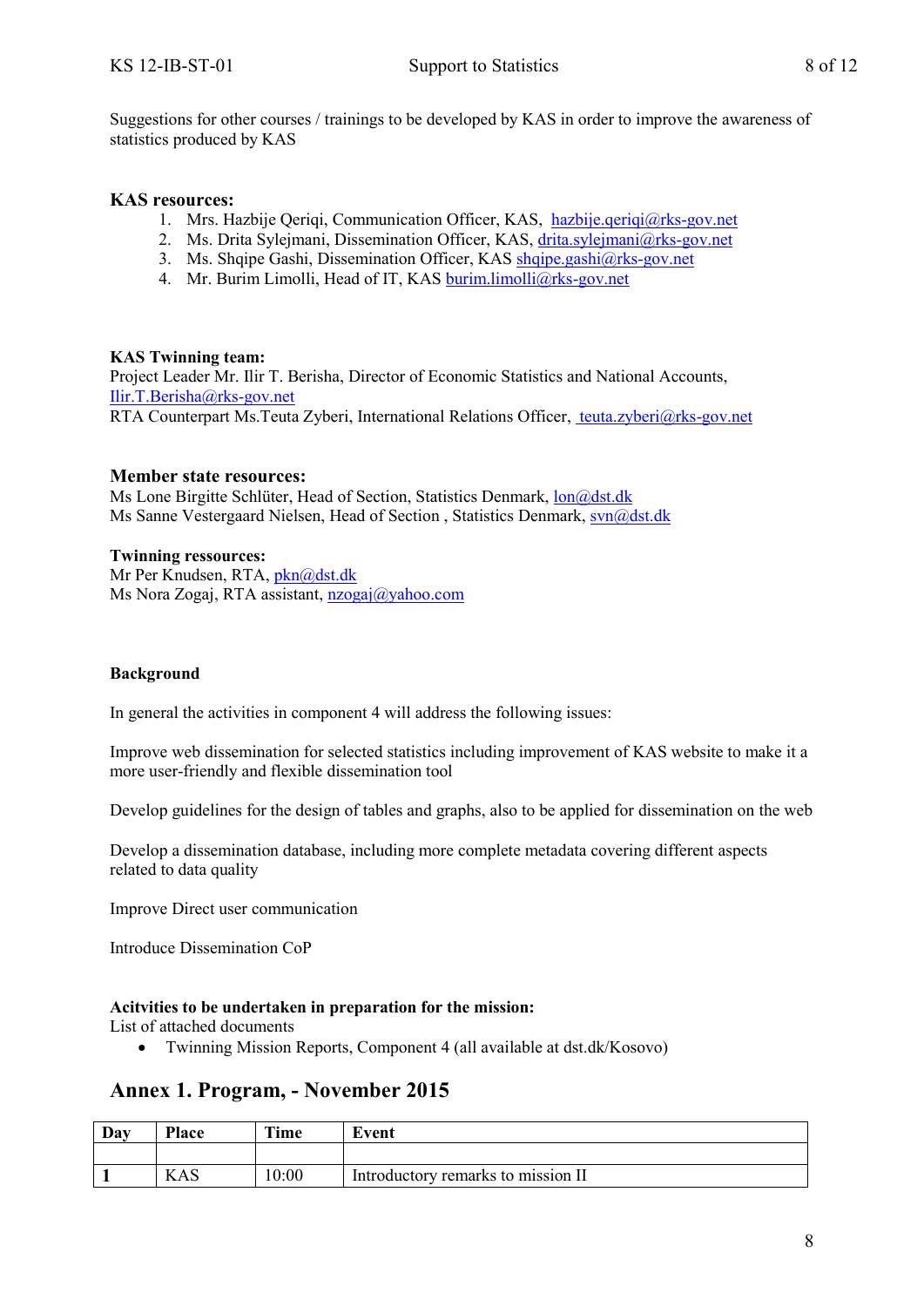|                         |            | 10:15    | KAS will brief the experts on the current state of         |
|-------------------------|------------|----------|------------------------------------------------------------|
|                         |            |          | dissemination and direct user communication within KAS.    |
|                         |            | 11:00    | Coffee                                                     |
|                         |            | 11:15    | KAS: Presenting askdata                                    |
|                         |            | 11:45    | Lunch                                                      |
|                         |            | 13:15    | Planning the rest of the week                              |
|                         |            | 14:30    | Coffee                                                     |
|                         |            | $15:00-$ | Preparing agenda of the courses                            |
|                         |            | 16:00    |                                                            |
|                         |            |          |                                                            |
| $\mathbf{2}$            | <b>KAS</b> | $09:00-$ | Preparation of course for students at the two universities |
|                         |            | 16:00    |                                                            |
| 3                       | <b>KAS</b> | $09:00-$ | Conducting course at a private university                  |
|                         |            | 16:00    | Evaluating course                                          |
|                         |            |          |                                                            |
| $\overline{\mathbf{4}}$ | <b>KAS</b> | $09:00-$ | Conducting course at University of Pristina.               |
|                         |            | 16:00    | Evaluating course                                          |
|                         |            |          | Report writing                                             |
|                         |            |          |                                                            |
| 5                       | <b>KAS</b> | $09:00-$ | Report writing                                             |
|                         |            | 12:00    | Debriefing: Experts, KAS Project Leader, Component         |
|                         |            |          | Leader, and RTA                                            |
|                         |            |          |                                                            |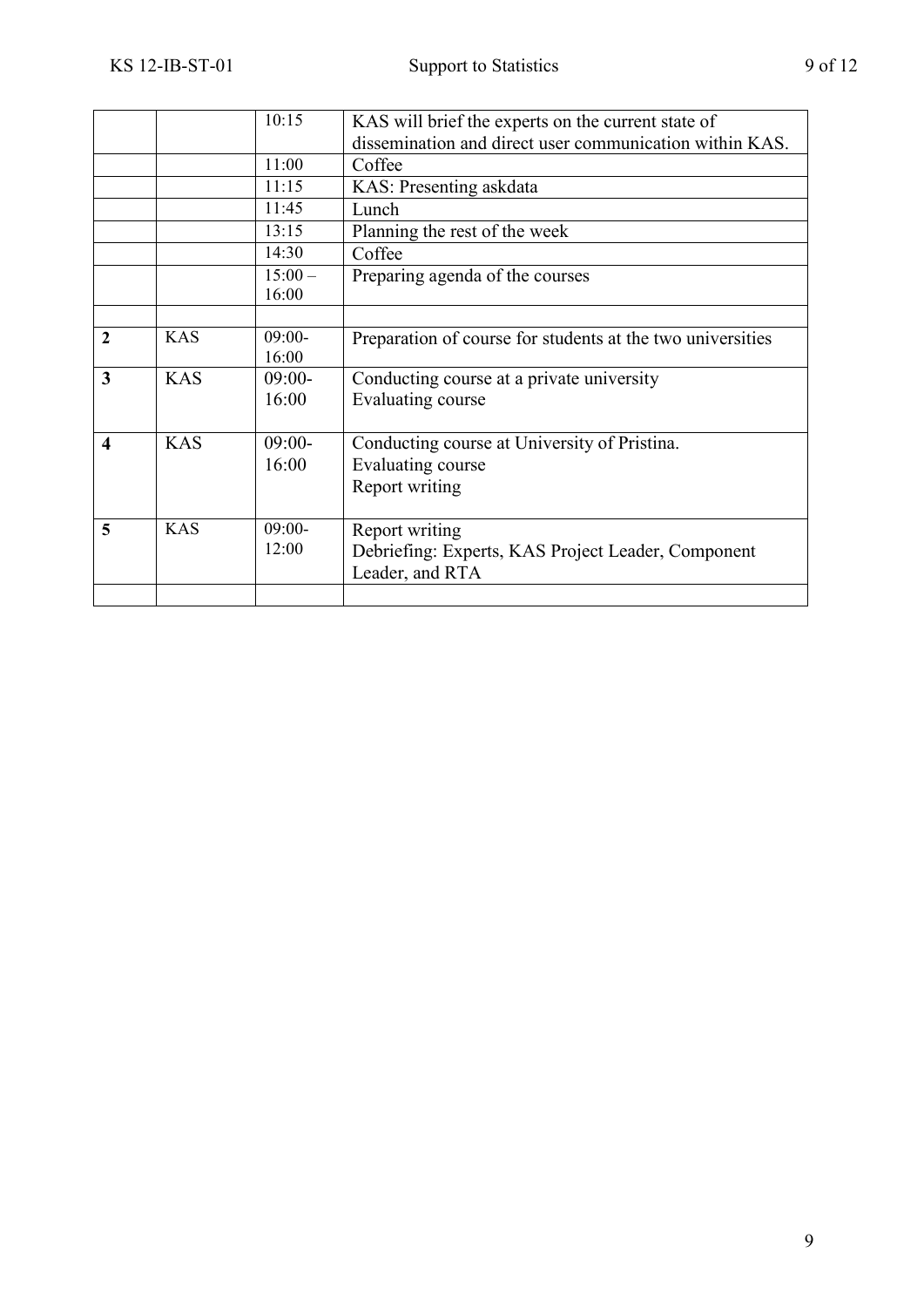### <span id="page-9-0"></span>**Annex 2. Persons met**

KAS:

Mrs. Hazbije Qeriqi, Communication Officer, KAS, hazbije.qeriqi@rks-gov.net Ms. Drita Sylejmani, Dissemination Officer, KAS, drita.sylejmani@rks-gov.net Ms. Shqipe Gashi, Dissemination Officer, KAS shqipe.gashi@rks-gov.net Mr. Burim Limolli, Head of IT, KAS burim.limolli@rks-gov.net

Debrief at KAS: Project Leader Mr. Ilir T. Berisha, Director of Economic Statistics and National Accounts,

RTA Team: Per Knudsen, RTA Nora Zogaj, RTA Assistant

University of Prishtina: Professor Rahmije Mustafa

UBT Professor Edmond Hajrizi Mr. Gunther Fehlinger, President of Austrian-Kosovo Society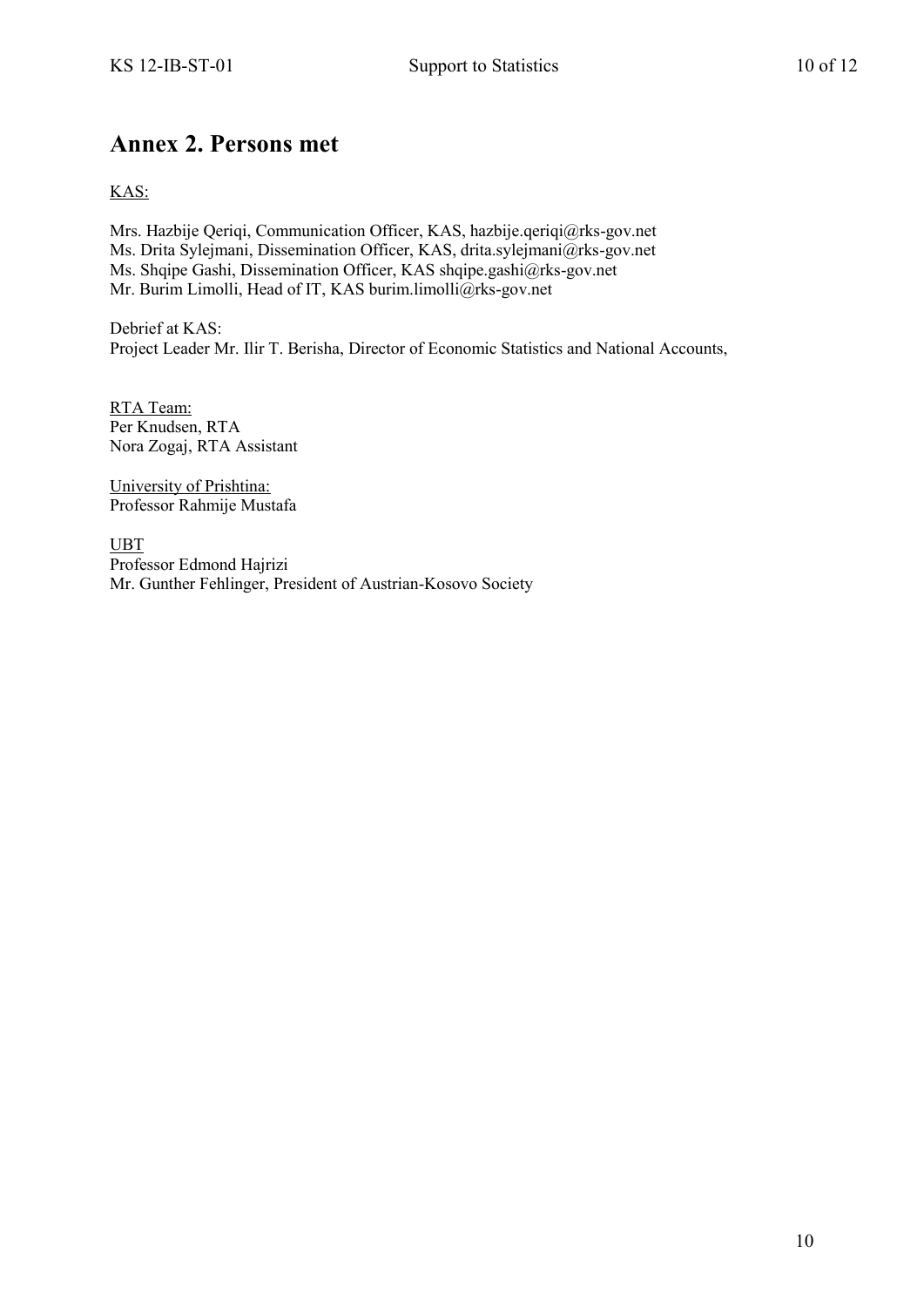## <span id="page-10-0"></span>**Annex 3. Presentation done at UBT and University of Pristina**